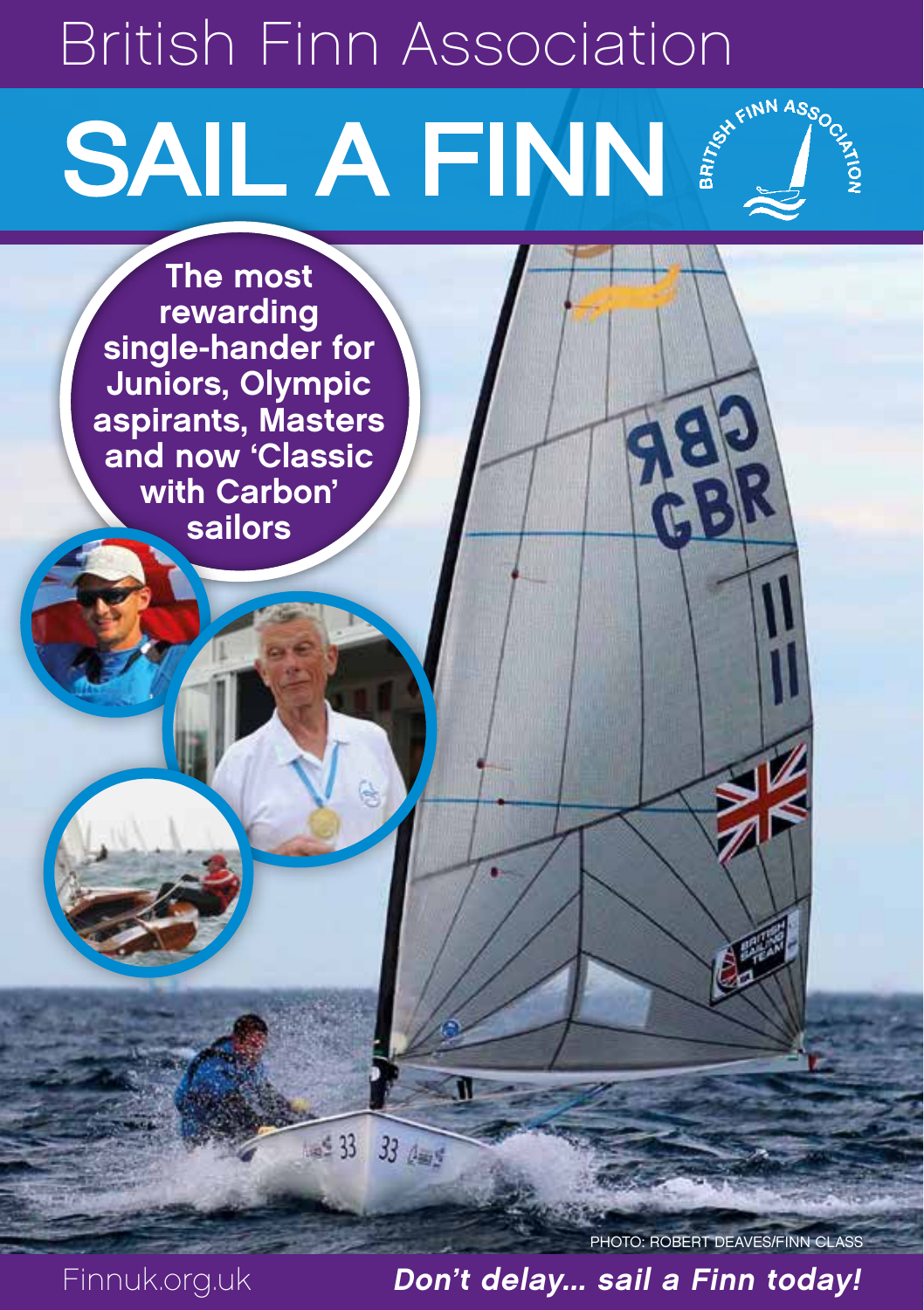

**I**<br>I<br>I<br>Chai n recent years Great Britain has dominated the World Finn rankings, winning every Olympic Gold since Sydney 2000 and the Finn Gold Cup nine times since 2002. But you don't have to be a World or Olympic champion to enjoy sailing the Finn, this rich heritage and easy access to the class expertise just makes it even more enjoyable to sail. What other sailboat offers the chance to race against world champions on Olympic venue courses and then share a beer together after racing?

Finn sailing isn't just for Olympic aspirants, there are just as many Juniors, indeed the bulk of the UK fleet are made up of Masters sailors. Each group have their own goals; Juniors have the Silver Cup – the Junior World Championship, Masters the World Masters that attracts 250-300 boats and the development squad a full calendar of international regattas in the best sailing venues worldwide.

Many of the world's top sailors served their apprenticeship in a Finn and all talk of the lifelong friendships and camaraderie the class is famous for. The UK circuit boasts a very active race

calendar, both inland and coastal with opportunities for training from Olympic sailors and coaches plus opportunities for regattas abroad if you fancy.

The great UK heritage in Finn sailing means there is always a good supply of used boats and equipment available to get you started, with many club sailors buying sails and rigs cheaply from the Olympic team after just a couple of regattas use.

2015 sees Finns again being built in the UK by Petticrows and with Devoti, Hi-Tech and Pata built hulls well represented there is no shortage of competitive boats available at reasonable prices. Put off by the heavyweight reputation of the boat? The modern Finn can in fact be sailed

competitively by 85-120kg sailors, with the optimum weight being around 96kg – but being tall does help! A wide range of long lasting carbon masts are available to suit various weights and by selecting the right depth of sail you can be competitive in most conditions. The boat is actually easier to sail in heavy winds than lighter hulls such as the Laser but still provides all the thrills blasting downwind and a some more!

A growing route in for sailors on tight budget is the 'Classic with Carbon' option. Any pre-1985 hull can now be raced at BFA events with a modern carbon rig, allowing hulls that cost less than £1000 to be super-charged with a second-hand modern rig to make the boat pretty competitive against the latest models. Post 1985 hulls hold their value remarkably well as the un-stayed rig causes little wear on the hull and 10 year old boats regularly win major championships.

To find out if the Finn is for you, contact one of our friendly fleet representatives at your nearest Finn club and try a boat for yourself. You will be assured of a warm welcome and plenty of advice as to what model of boat will best suit your budget and sailing ambitions. Don't delay – sail a Finn today!

## Buying a Secondhand Finn

There are two routes to consider when buying a Finn dinghy:

- Classic boat (pre-1985)
- Modern race boat (1985 on)

Both types of Finn sailing have their devotees and there are plenty of individuals all over the UK who would support one or other type of Finn sailing. Restoring a classic boat can take time but can provide you with a beautiful boat for very little money. On the other hand a fully equipped race boat that will take you straight into top end racing is a fine machine that will also be the envy of many in the dinghy park. Whichever way you go people will stop and admire your new Finn.

# The Classic Finn

Classic Finns are identified as any boat built prior to 1985. They can be wood, GRP or a combination. The purists say a Classic Finn

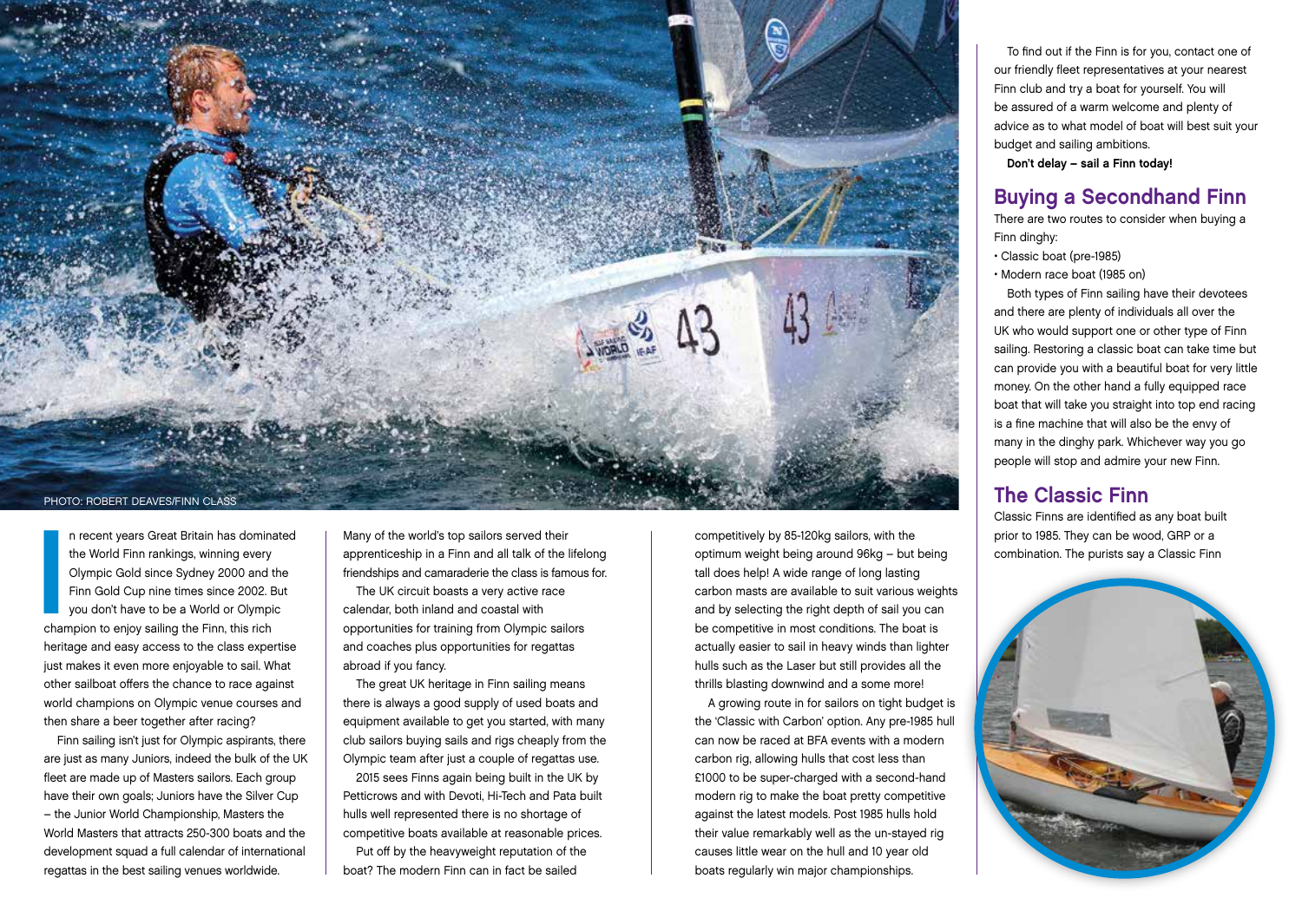

should sail with an aluminum or wood mast and a Dacron sail but more recently the British Finn Association has embraced the growing trend for 'Classics with carbon' allowing pre-1985 boats to sail with modern rigs in order to make them more competitive. As a starting point, a budget of around £2,500 or so will get you a reasonable Vanguard or other GRP boat in a good sailing condition, if you can find one! At the time when they were the boat to have they were raced hard by the top guys for many years so some do look a bit tired but this should not put you off.

The suspicion is that many Finn hulls were built too stiff and needed to soften up, very different from other classes where the peak racing life is short. As a result, it is quite possible to get hold of a good boat that has been through several Olympic campaigns. If looks are important, you can strike it lucky with an immaculate hardly used glass boat. There are many manufacturers of GRP boats including Tiptree, Mader, Vanguard, Butler, Lanavere and Pata-Lemeux, all will probably need some work but will generally be sound hulls.

If you prefer a wooden boat some of the main manufacturers include Fairey Marine, Taylor, Morrison, Radaschall and Warwick. Many boats have been restored to beautiful pieces of furniture but the very stiff hulls make them less competitive than most glass boats in waves. You may be

able to pick up an old unrestored boat for a few hundred pounds but there will be much work to do, including allowing for a wider range of mast movement and loads of painting. Decks may also need replacing – this is especially the case with the older boats when the glues used to build them were not as good as those available today. Restoring an old classic boat can be great fun but may not get you out on the water very quickly!

Much more detail on classic boats can be found on the Classic Finn Website, where there is a register of the classic boats known to have been built in the UK.

#### Modern Race Boats

In the United Kingdom the most commonly raced modern boats are made by Devoti, Pata, Hi-Tech and Wilke, with the Devoti and Pata being the most prevalent and available on the second-hand market. Petticrows Finns have recently entered the market, led by one of the original Devoti Finn partners. Finns hold their value and are not cheap to buy new or secondhand. The second-hand market is buoyant but not well endowed with boats. On average, one boat a month appears on

the Finn class website forum and on other Finn supplier sites. However, it is rare for a boat to stay available for very long.

There is little to go wrong with a modern Finn, they are built solidly and do not have any commonly occurring defects that prevent a boat being competitive, (except for the nut on the end of the tiller!) Frequently on examining a modern Finn, you may find what appears to be extensive cracks on the foredeck along the gunwale. These are particularly noticeable on the clear-decked boats. These cracks are normal and an indication that the boat has light decks, the cracking is not structural and caused by the deck flexing but the hull not moving as the boat goes over waves.

Variations to the Finn hull shape are tightly controlled within the strict class rules. Builders work within small tolerances for most measurements, which often only allow plus or minus 5mm, consequently hull shapes vary very little. Pata boats from the mid 2000's have been produced in a 'Plus' and 'Minus' version, with the Plus version being slightly fuller in the bow. The Pata hull is said to be slightly flatter in the after section enabling it to plane earlier and therefore



faster off-wind. The difficulties of building a Finn with modern materials to the strict minimum weight requirements combined with the various weight reductions in hulls over time means that most boats will now carry some lead. The location and quantity of lead is important to check both in the boat and on the certificate. The weight reduction in the mid 2000's allowed for the introduction of a digital compass. If the boat does not have a digital compass the chances are high that it has not been weighed to the new rules.

The two most commonly available hulls in the UK are built by Devoti and Pata. Devoti have been building competitive GRP Finns since the early 1990's and the Pata boats, although now built in Hungary, come from a long tradition of Finn building. All makes of boat built after the mid 1990's are competitive with only some small subtle changes made to the hull shape and deck layout over time. Expect to pay from £3000.00 for a hull built in the 1990's and at least £6000.00 for a mid-2000's hull. Many of the most competitive boats were built from around 2002 and can go for considerably more money, especially if complete with mast, sails, and trolley/trailer. If you are willing to look outside the UK boats are available from dealers in Holland and France, but you will need to register them in the UK and get a UK sail number before you start to race.

#### Top boat purchase tips

When you find a boat, make sure that you see the current measurement certificate. It will save time and expense if you do not have to remeasure the boat. If one is not available then make an enquiry through the Finn website of the membership secretary who may well have a copy. A measurement and ownership certificate is required at all international events, where your boat may be weighed.

As UK boats of all ages sell very quickly you may be tempted to look overseas. If you do go down this route make sure that you have proof that VAT has been paid.

Check the condition of the hull under the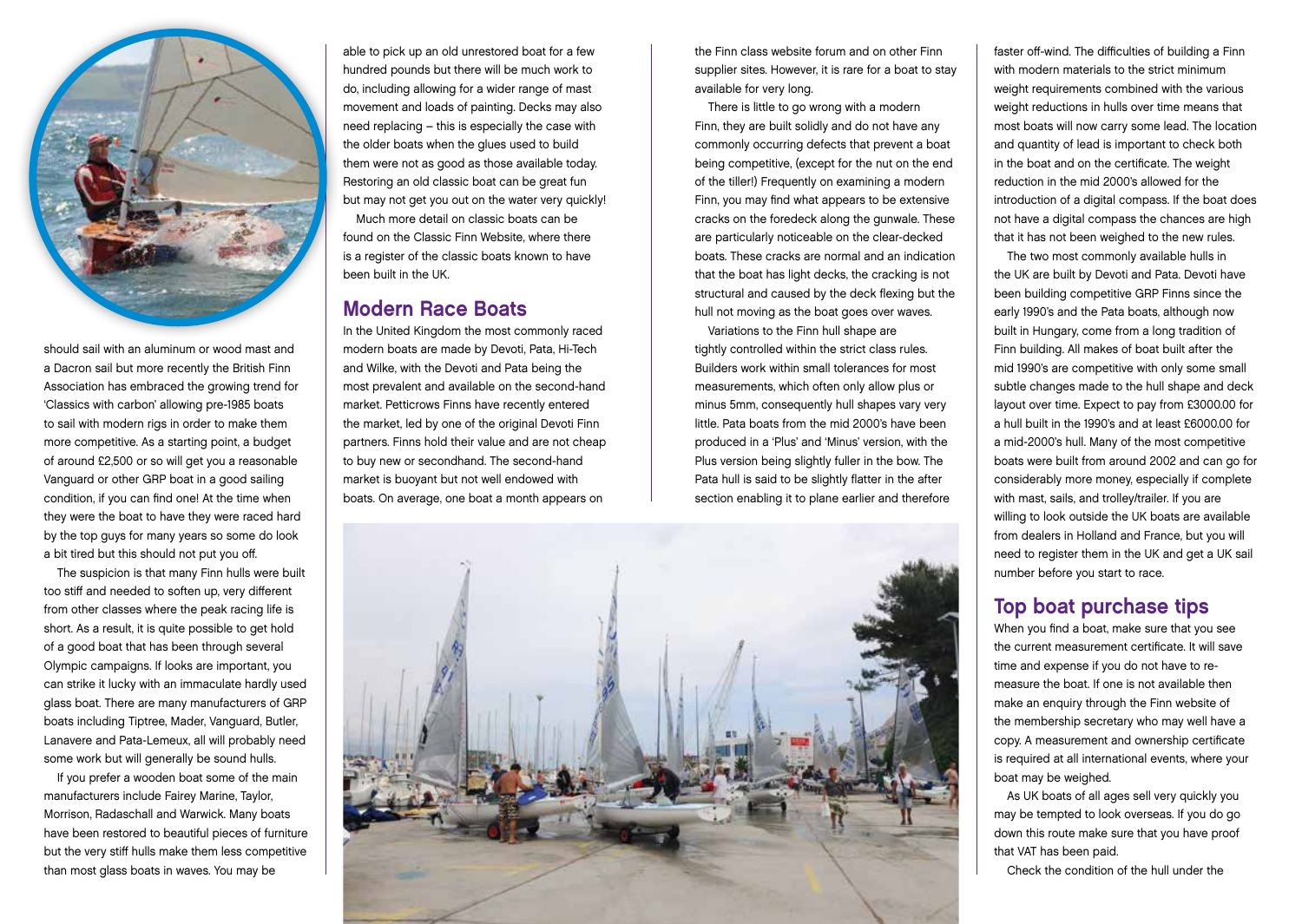

trolley cradle – you are looking for bubbles where the gel-coat has been effected by a soggy wet trolley cradle – expect to see some discoloration but not bubbles.

#### **Masts**

When buying your first Finn the best advice is just to get a boat and a rig and go out sailing. Do not get hung up on the stiffness of the mast and its



bend characteristics – just get out and sail. Race boats are often sold without a rig as many owners find a mast they like and want to keep it for their next Finn. A brand new carbon-fiber mast will set you back between £2500 and £3500 so do not rush into purchasing a new mast, wait until you find the characteristics that suit your sailing styles and fitness.

# Sails

The most popular brands are currently North, WB and Doyle. A new laminate sail will set you back around £1000.00 Inc VAT but 2/3 regatta old sails are often available from squad sailors for around £450.00. Laminate sails can shrink with age and UV exposure so check how far the tack sits up the mast before buying.

# And finally

If you have any questions then ask away on the Finn Forum. Experienced Finn sailors who are more than happy to offer advice regularly visit the BFA Forum. Someone will know the answer to your query; you never know you may even find the question has already been asked!

#### Roll of Honour 2014: ■ Current Olympic Champion Sir Ben Ainslie, GBR 3 ■ World Champion Giles Scott, GBR 41 ■ European Champion Giles Scott, GBR 41 ■ National Champion Julian Smith, GBR 720 ■ Inland Champion John Tremlett, GBR 642 ■ Masters Champion Neil Robinson, GBR 679 ■ Travellers Trophy winner Martin Hughes GBR 567

■ Classic with Carbon Champion Martin Hughes GBR 567 Martin Hughes GBR 567<br>Don't delay…. sail a Finn today!

## Contacts:

■ Chairman John Heyes, GBR 61

- Chairman@finnuk.org.uk
- Treasurer

Graham Page, GBR 33 Treasurer@finnuk.org.uk

- Class Secretary Martin Hughes, GBR 567 Secretary@finnuk.org.uk
- Membership Secretary Steve Sampson, GBR 14

Membershipsec@finnuk.org.uk

- Training Officer
- Ray New, GBR 80 coaching@finnuk.org.uk